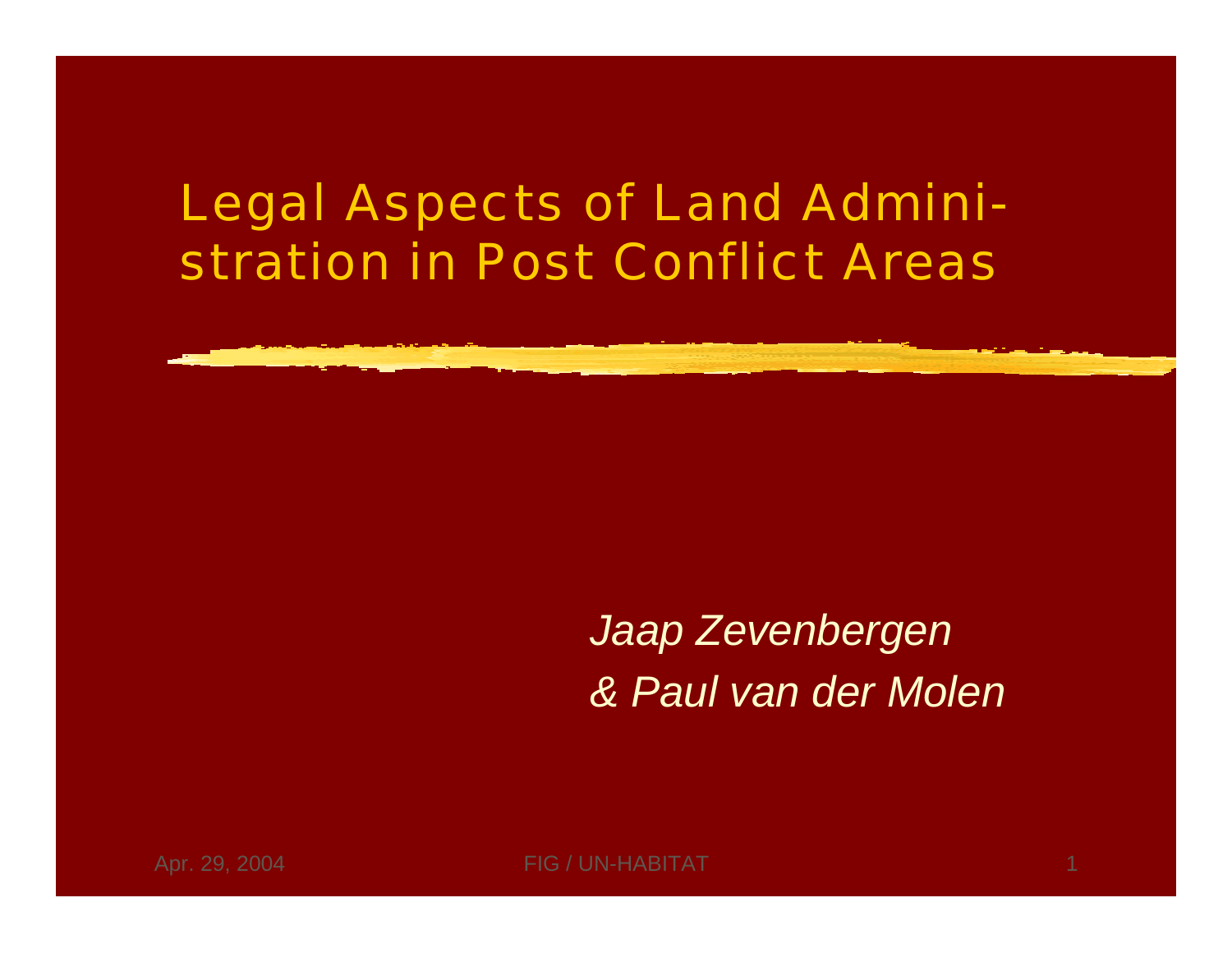## z Dr. Jaap Zevenbergen, associate prof. Delft University of Technology z Prof. Paul van der Molen, visiting prof.

ITC, director Kadaster International, chairman Commission 7 FIG

**z** both contributed to the 'land management evaluation tool' of UN-HABITAT, which the paper is partly based on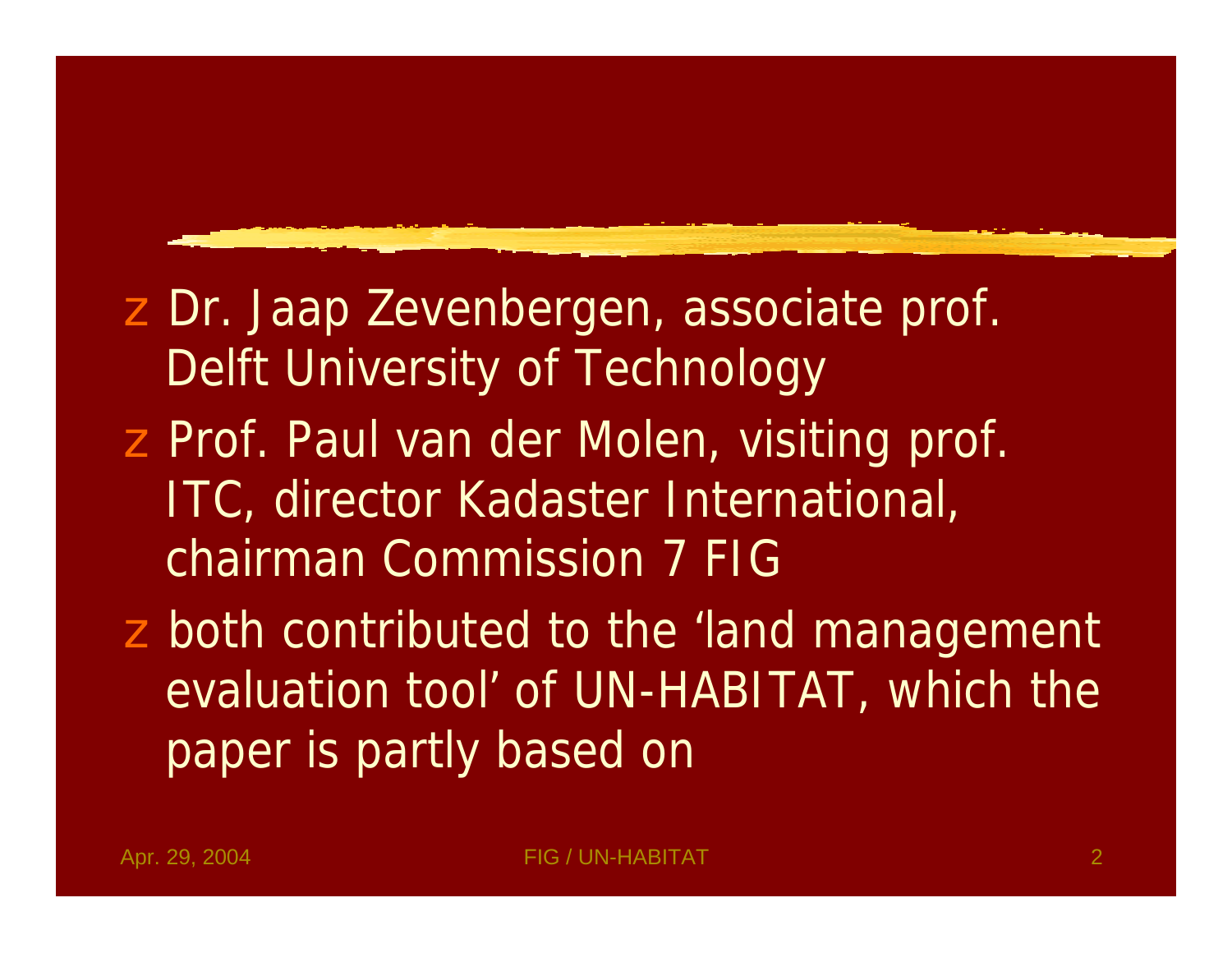## Land and Conflict

z land issues often part/core of conflict z different groups experience difference in: access to land delivery (gov./common land) their position on the land market yformality/legality of land related activities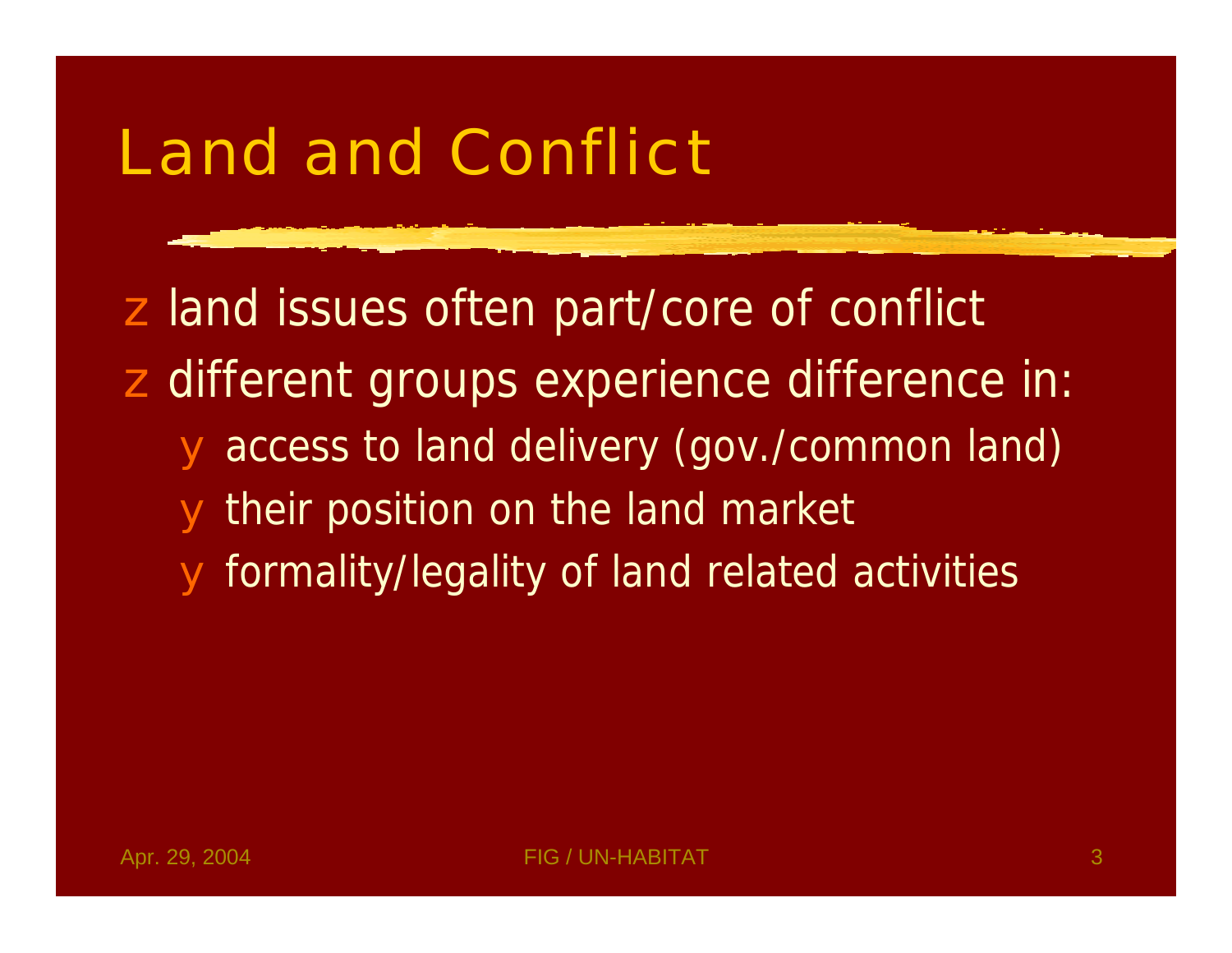## Land Records

z often no full picture from before conflict, due to informal transactions yillegality of transaction \* yillegality of subdivision yintestate vs. religious/customary inheritance avoiding taxes (transfer & inheritance) yavoiding expensive/time-consuming process z not only in post conflict areas !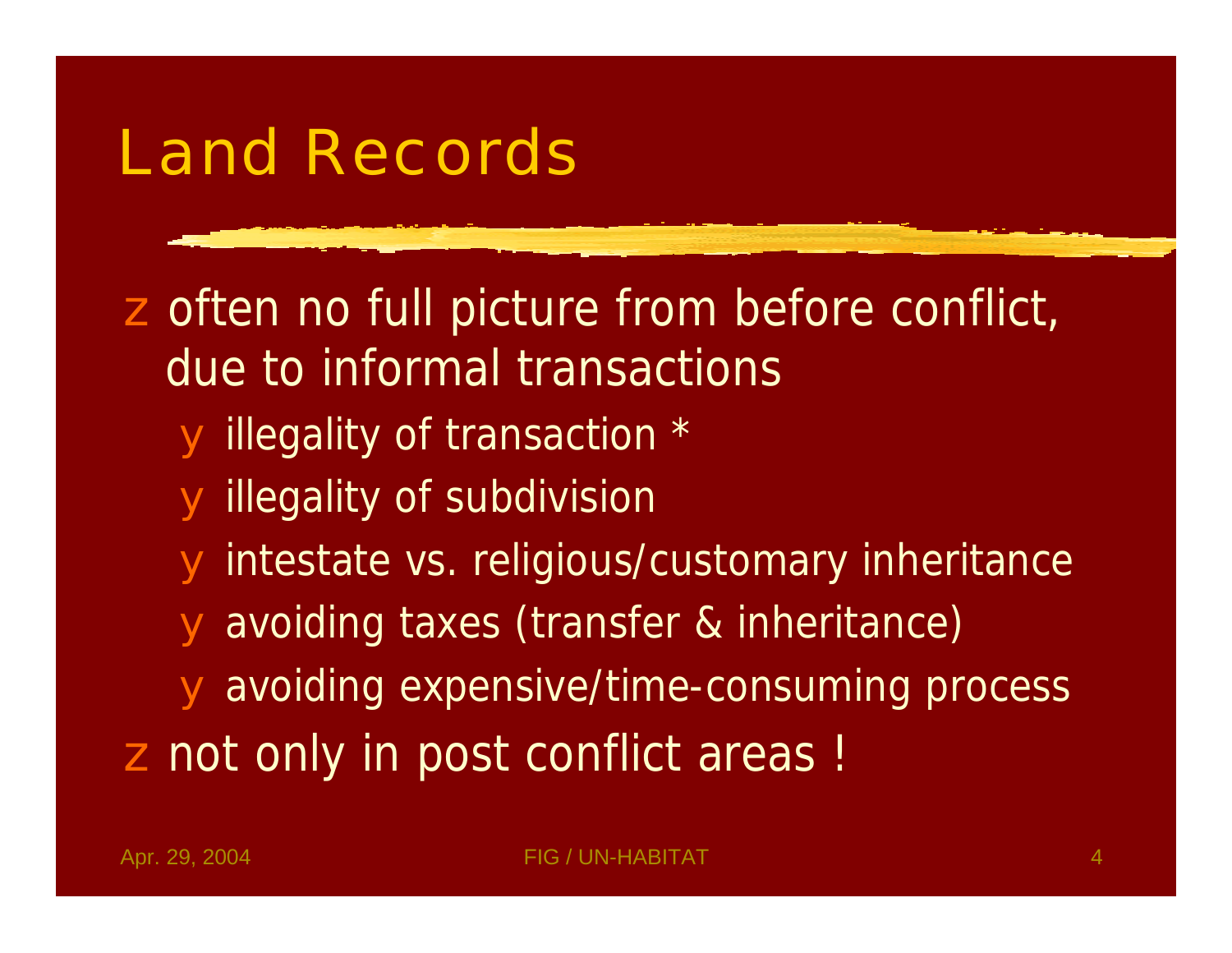# \* Land 'rights'

**z** discrimination of members certain groups y by discriminatory legislation y by discriminatory implementation of laws **z** contravene human rights conventions yhousing rights security of tenure infringement rights of weaker groups (often women, minorities, members 'wrong' group)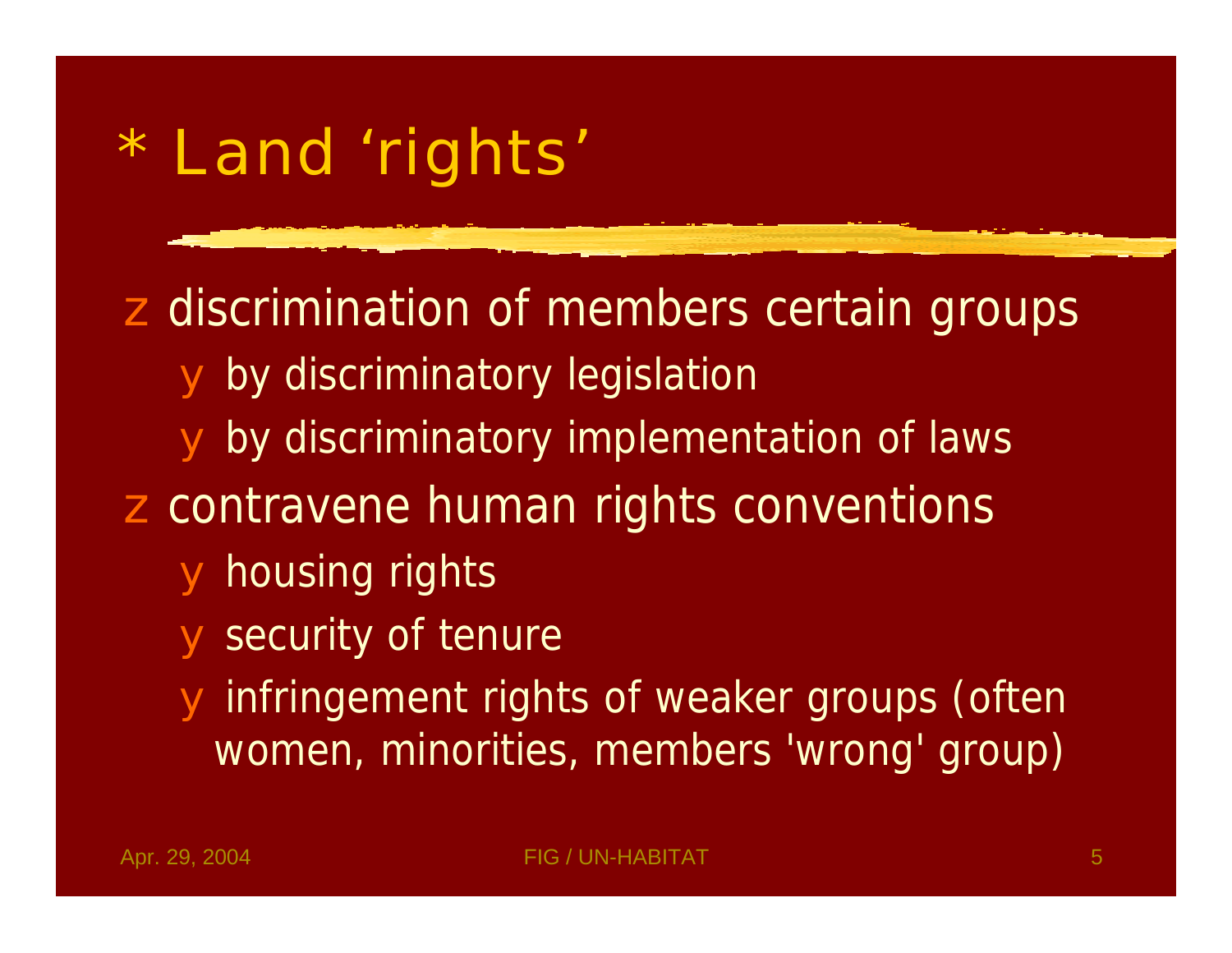## Conflict and land

**z** usually position of groups changes over time, esp. around conflict period **z** groups might 'deal' with land records based on their shifting position z land records may be ytaken away, removed **y** destroyed yaltered, manipulated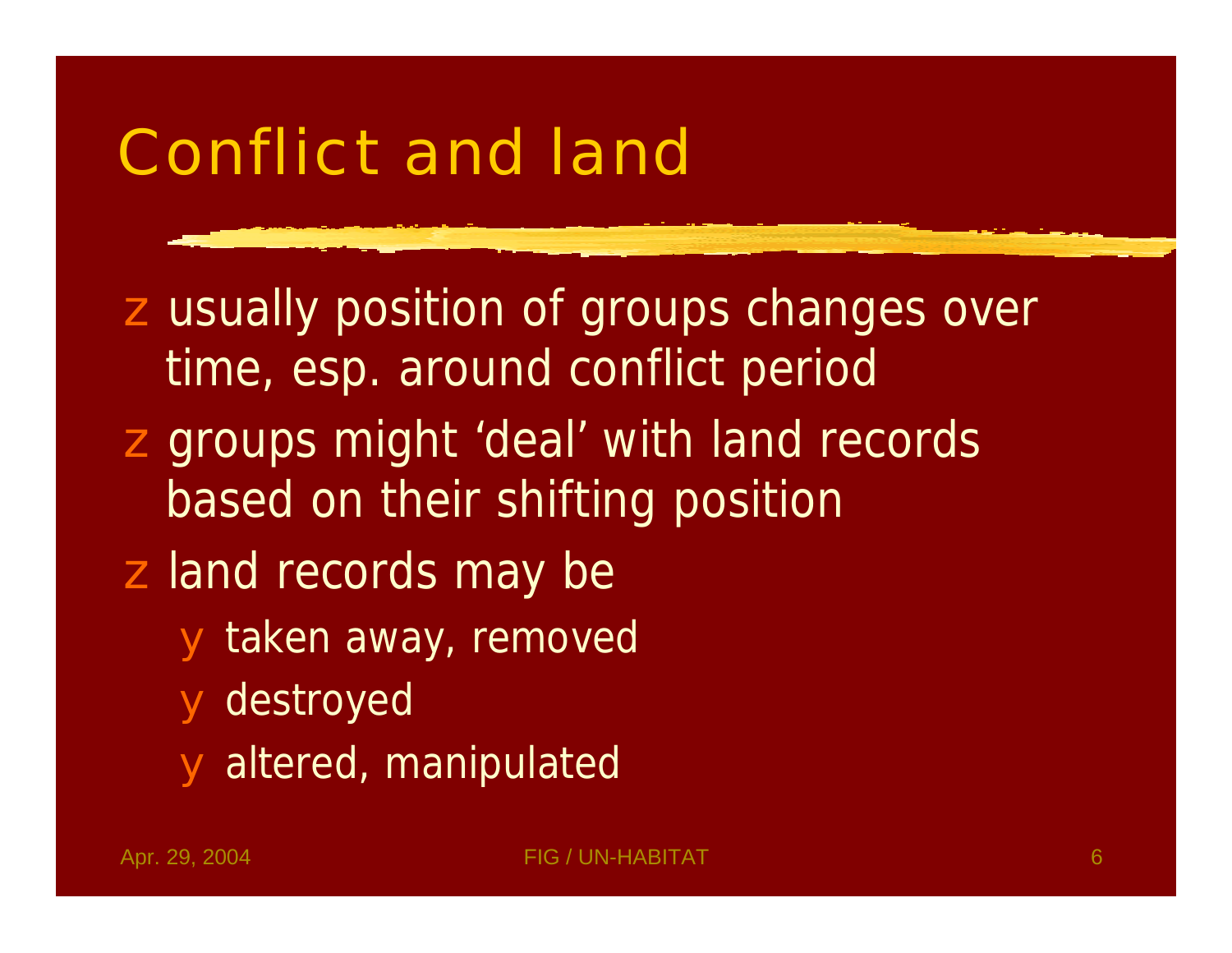### Land records

z limited reliability informal transactions incomplete, outdated, potentially altered yinhomogeneous quality z land disputes land grabbing, duress sales, self justice conflicting 'reasonable' claims movement of persons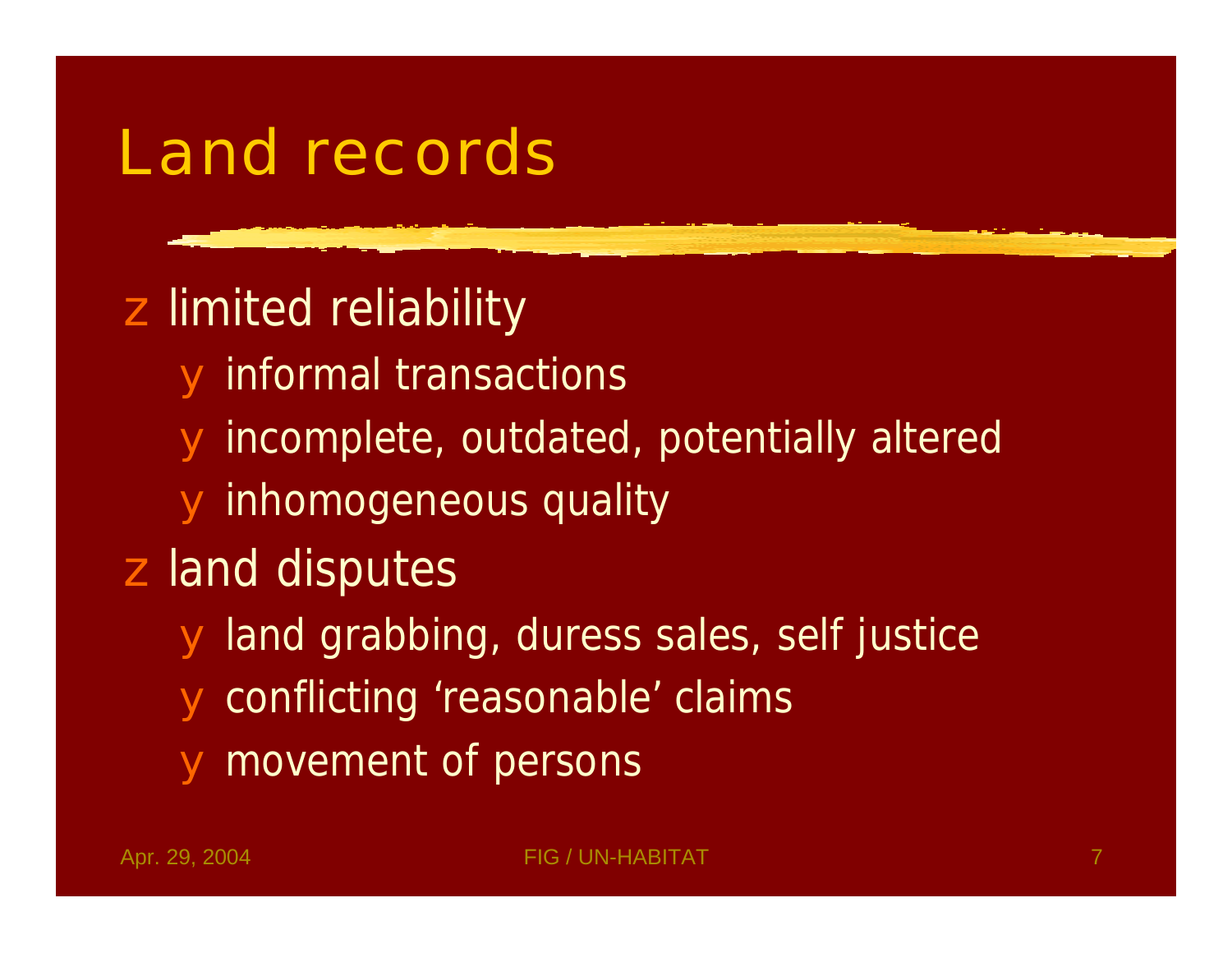# Legal framework

z understand pre-existing legislation and practice (*law in action*): ywritten, customary, informal, parallel, .. z check with international conventions repeal discriminatory laws/regulations might need to apply 'generic' intern. law zavoid legal transplants (unlikely to fit)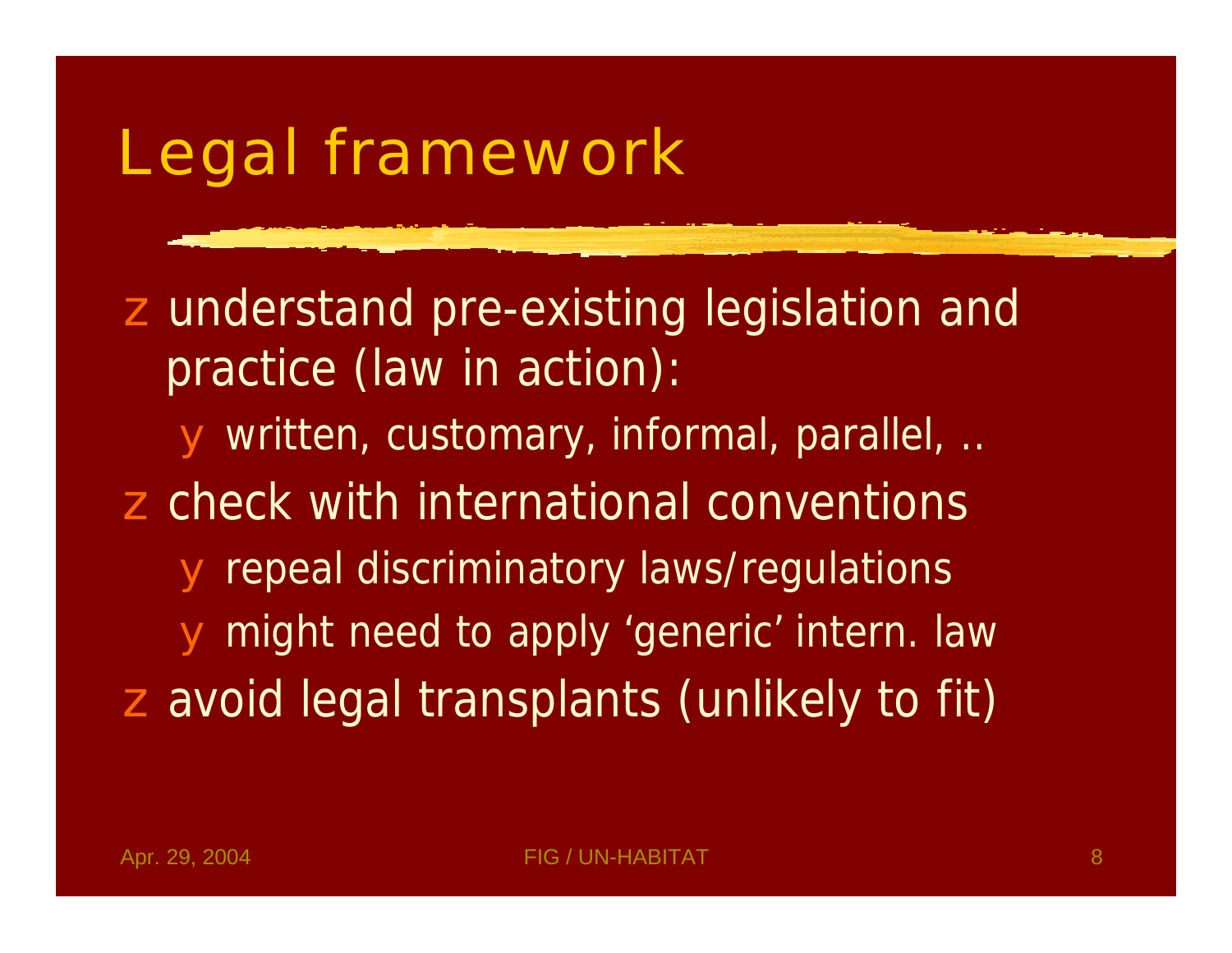## Legal ambiguity

z legal framework not fully coherent z no clear-cut application before and now **z** drafting and implementing new (fitting) legislation will take time and effort **z** urgent need for dispute resolution zapply alternative hierarchies of evidence y do not only or fully rely on land records y also on other papers, bills, witness reports, ...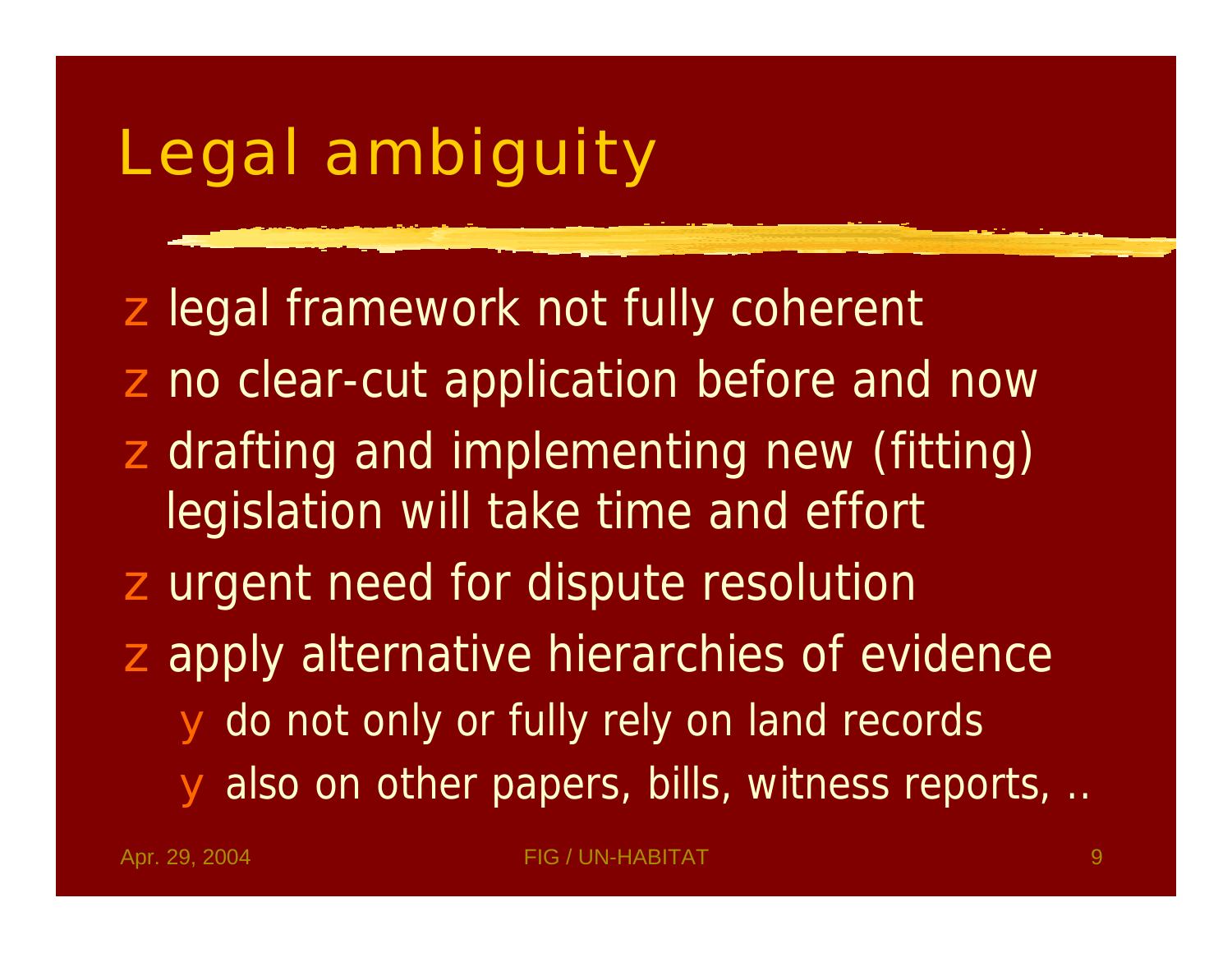zset goal(s) it needs to fulfill (for now) improve land tenure security regulation of the land markets implement urban/rural planning provision of a base for land taxation management of natural resources z be realistic, take phased approach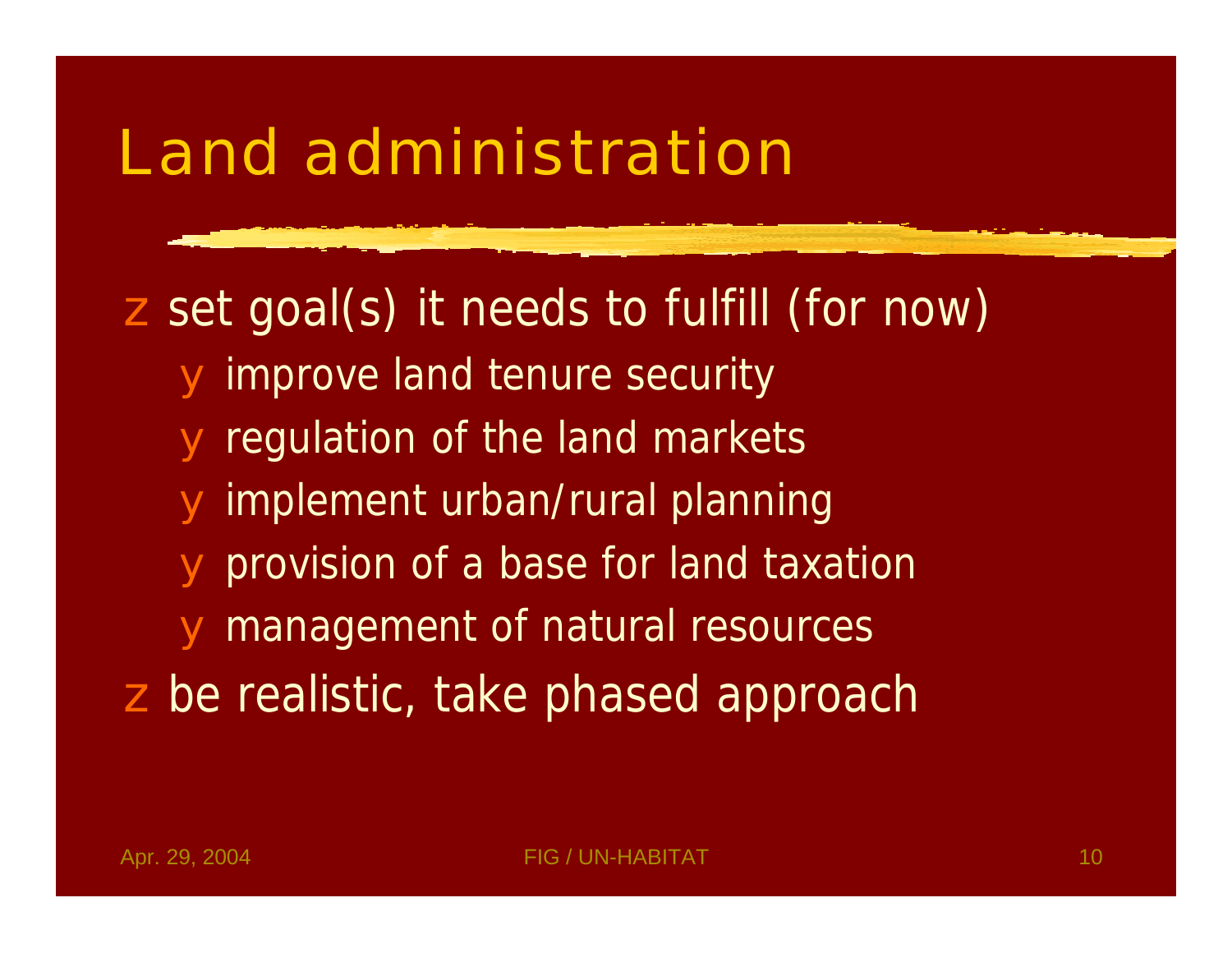zwhen land market needs to be supported pass (large part of) costs on to parties realize that title guarantee demands thorough adjudication, investigation on transfers (and accurate boundary survey) yrealize that systematic process will freeze land market for an extensive period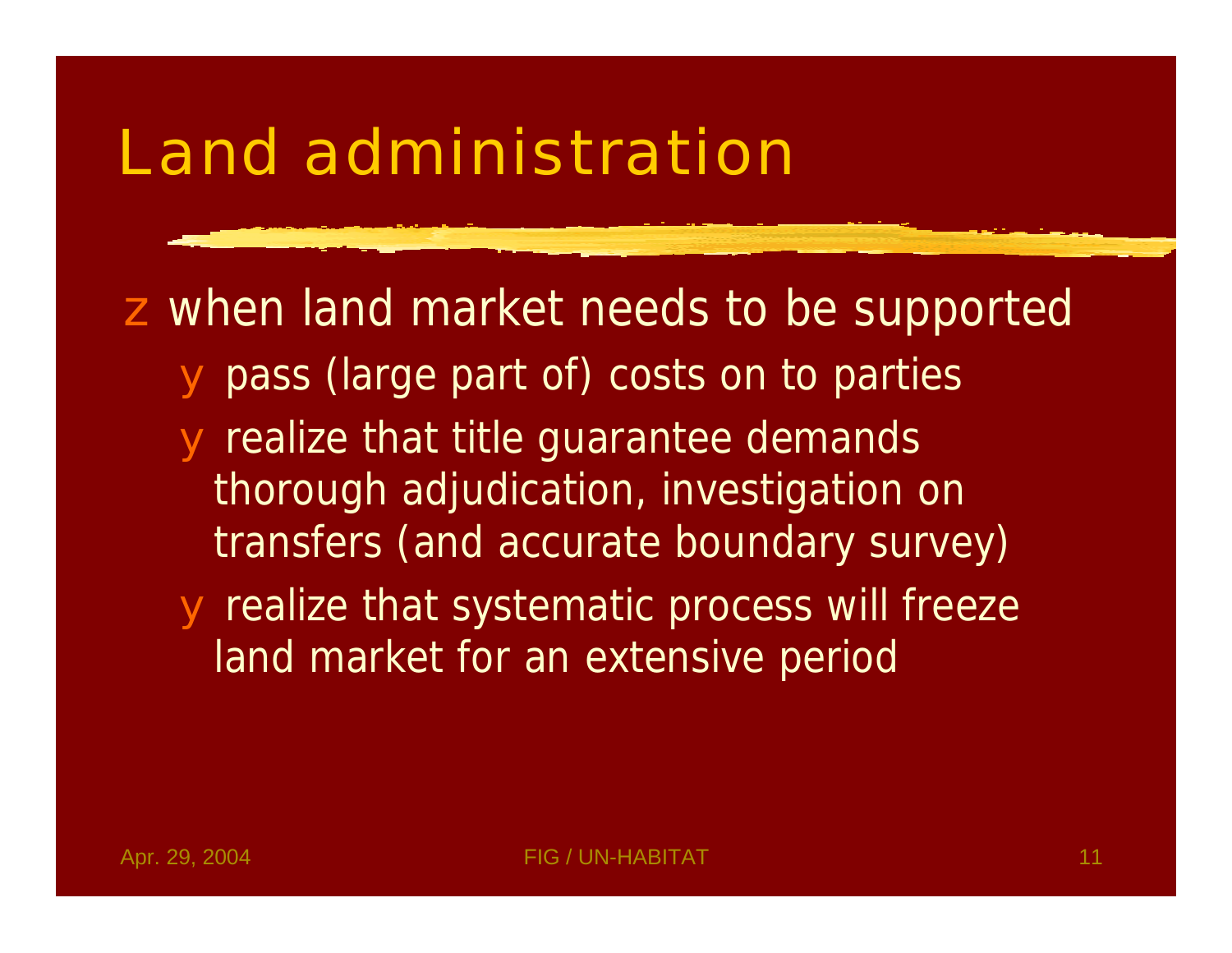z due process is needed in adjudication and processing transactions ymake sure claims are settled remember about legal ambiguity and need for alternative hierarchies yprotect those who are absent from the area, f.i. by public notice and waiting period ytake a sporadic approach (case by case)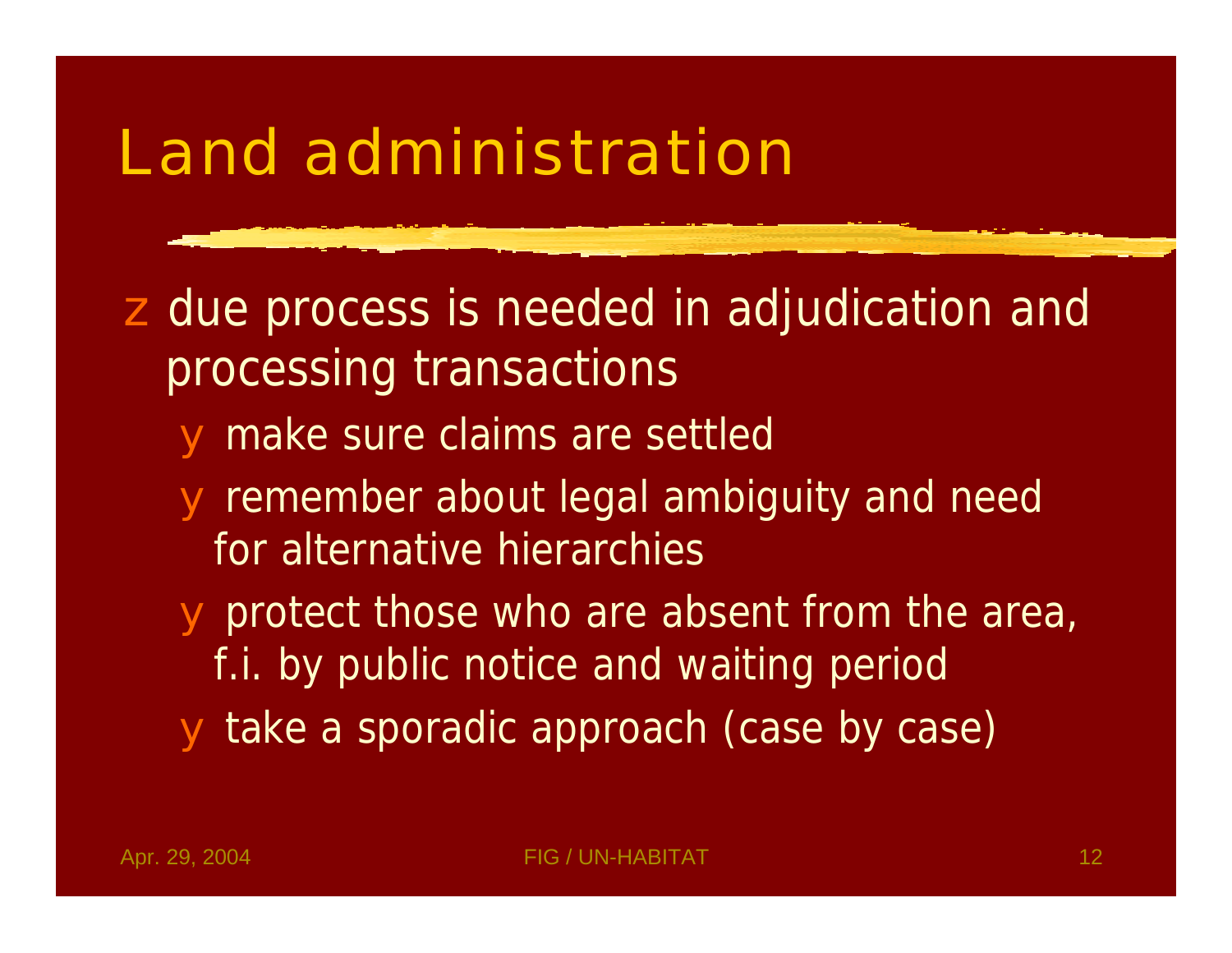**z** traditional title registration seems not appropriate

**z** parties on land market have access to alternative knowledge; can weigh their risks without government involvement: **y** stick to deeds registration y or register qualified or provisional titles y but freeze prescription rules for a while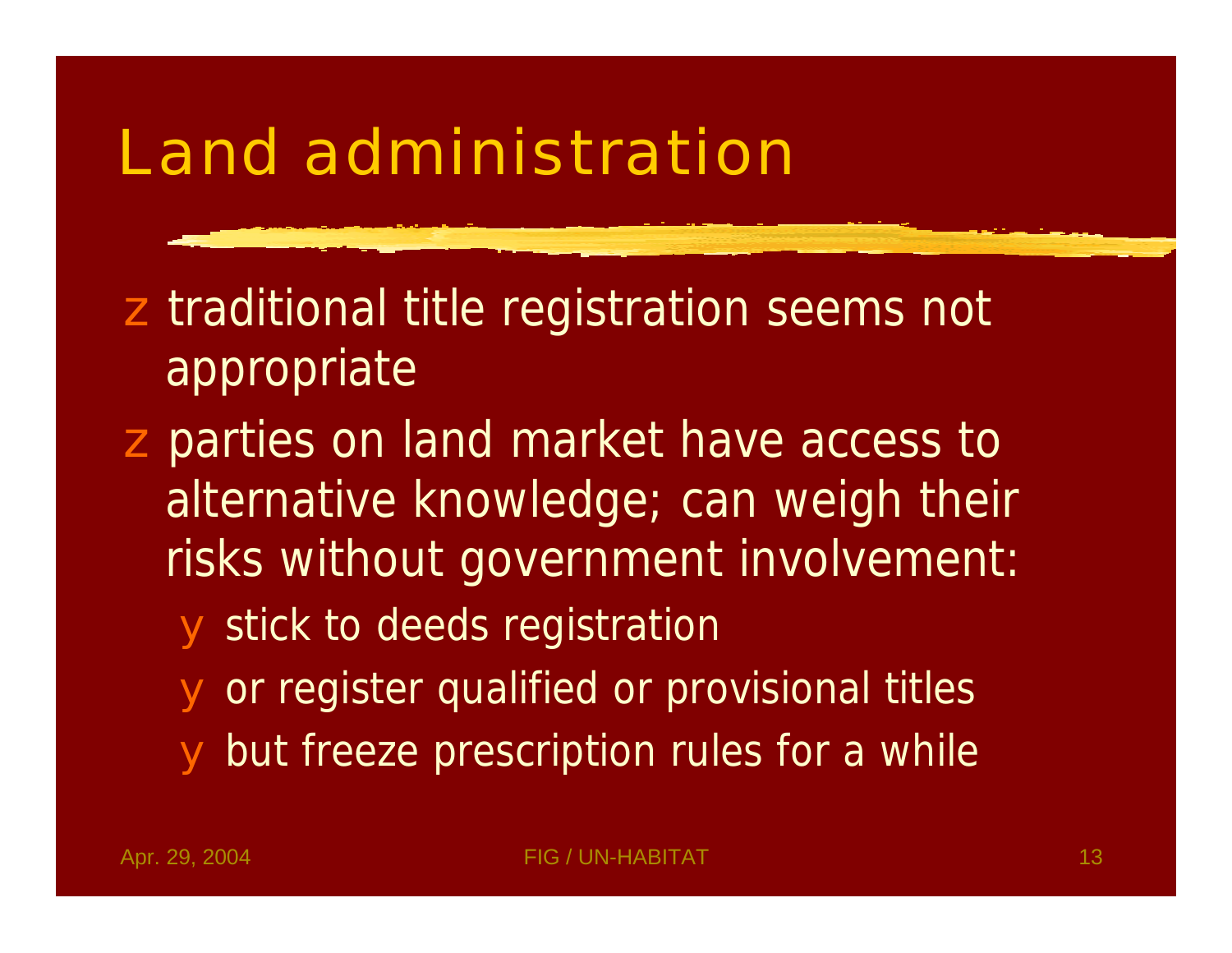## Conclusions

z land administration challenges are 'normal' plus 'post conflict' z select the goal(s) you go for z take phased approach z solve disputed, by non-discriminatory local rules, conventions and generic int. law

**z** design tailored new laws (with lessons)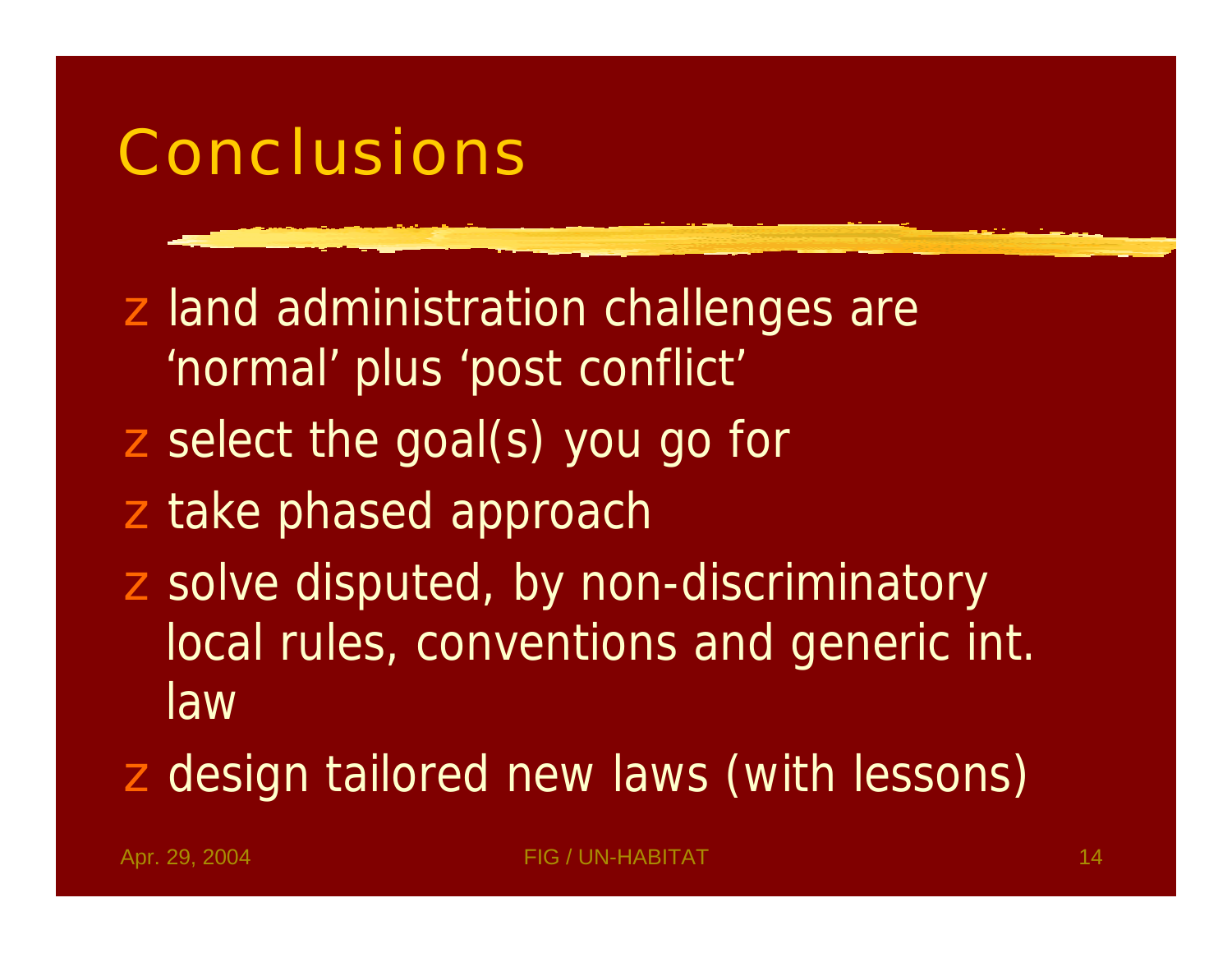## Conclusions

**z realize potential problems of land records z** realize legal ambiguity **z** apply alternative hierarchies of evidence z introduce due process, but avoid systematic adjudication and postpone guaranteed titles **z** don't stifle the emerging land market